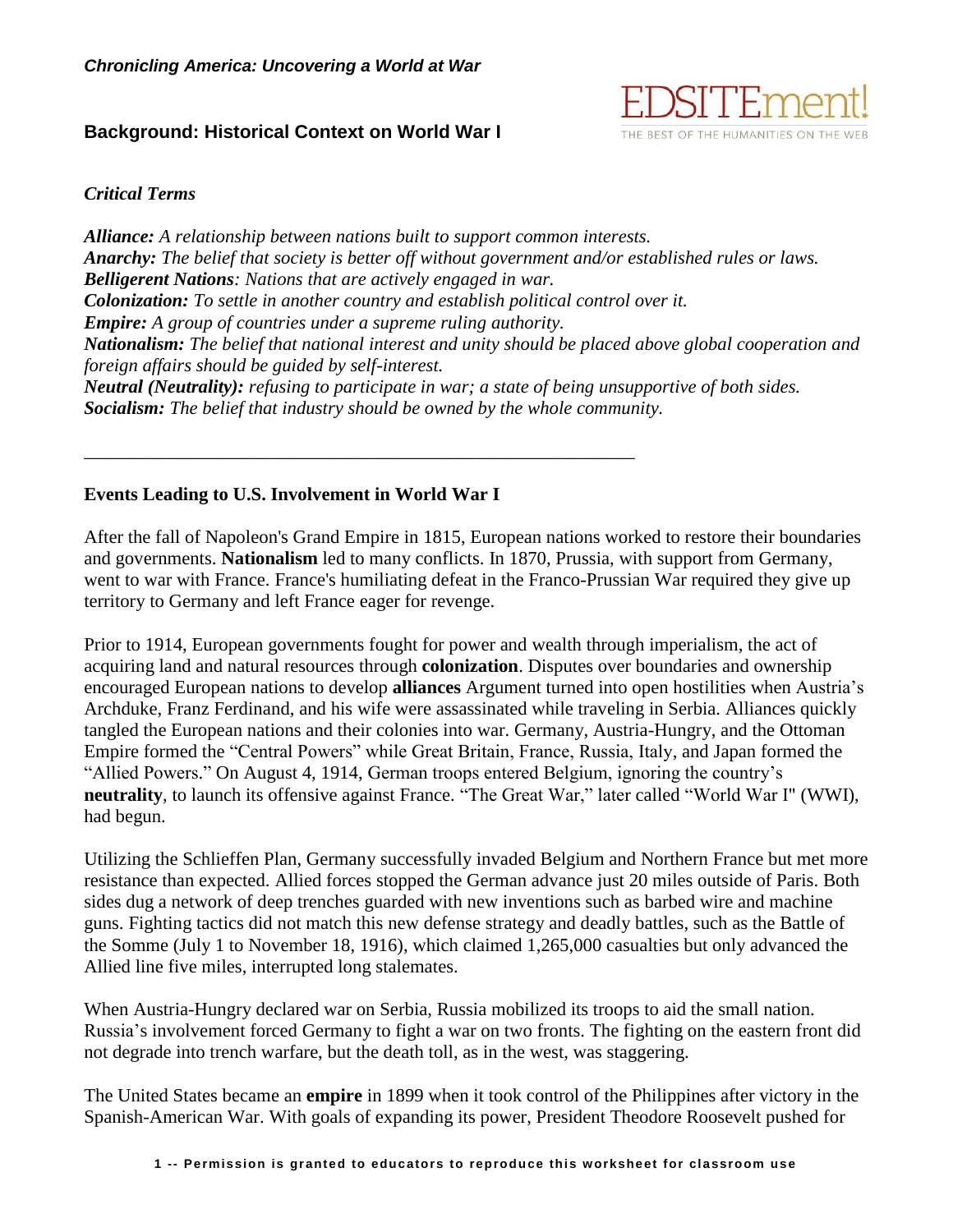# *Chronicling America: Uncovering a World at War*

the construction of a canal through Panama, beginning in 1904, and used the opportunity to assert "police power" over Latin America. After his election in 1913, President Woodrow Wilson applied American morality to this control and refused to recognize non-democratic governments. Wilson sent troops into Mexico in 1914 to overthrow revolutionary leaders. U.S. troops remained until 1917. Mexico's outrage and anti-American feelings created hostility and fear along America's southern border.

As a nation isolated from Europe, the United States remained neutral at the onset WWI. President Wilson played a balancing act of maintaining neutrality while participating in a trade-based economy with **belligerent** nations. In 1915, Germany set a submarine blockade around Great Britain and considered any ship a fair target. Prior to war, America conducted more trade with Great Britain and France than Germany. Americans also viewed Germany as the "bully of Europe" after their invasion of Belgium. As a result, the U.S. continued its trade with the Allied nations, including an increase of munitions, a decision seen by many as a violation of strict neutrality. On May 7, 1915, German submarines sunk the Lusitania, a British ocean liner traveling from New York to Liverpool, England, killing 128 American citizens. American outrage forced Germany to end the blockade, but with the potential to starve Great Britain into defeat, Germany renewed unrestricted use of submarines in 1917. German submarines, called U-boats, sank thousands of passenger and merchant ships during WWI.

Prior to war, European nations and the U.S. underwent social unrest over rights and fair treatment. **Anarchy** and **socialism** gained interest and strength. Women fought for suffrage, the right to vote, with more aggressive tactics. Labor unions went on strike for better wages and safer working conditions with more successful outcomes. Liberal groups fighting for justice and equality across gender and class feared war would distract from these more important social aims. Some even claimed that the rich advocated for war as a means to end these societal movements.

In November 1916, Woodrow Wilson was re-elected under the campaign slogan: "He kept us out of the war," but debate over American involvement in WWI continued. On March 1, 1917, the U.S. learned about a German plot to recruit Mexican support by offering Texas, New Mexico, and Arizona in the final peace agreements. This Zimmermann Telegram, named after its sender, German Foreign Minister Arthur Zimmermann, stunned Americans who felt safe in physical isolation.

## **Activity:**

**Review the articles related to the Great War.** 

**Do they support sending American troops to war, are they opposed to participation, or do they present a different issue entirely? What support is given to their position? Who wrote the article or what group's viewpoint is captured there? Is their opinion important? Why or why not?**

# **Historical Context on World War I: America Declares War**

*But the right is more precious than peace, and we shall fight for the things which we have always carried nearest our hearts—for democracy, for the right of those who submit to authority to have a voice in their own Governments, for the rights and liberties of small nations, for a universal dominion of right by such a concert of free peoples as shall bring peace and safety to all nations and make the world itself at last free.* — President Woodrow Wilson, Declaration of War Message to Congress

On April 2, 1917, in his address to Congress, President Woodrow Wilson blamed U-boat attacks on all ships regardless of flag or cargo and its impact on American lives as the primary cause for war with

**2 -- Permission is granted to educators to reproduce thi s worksheet for classroom use**